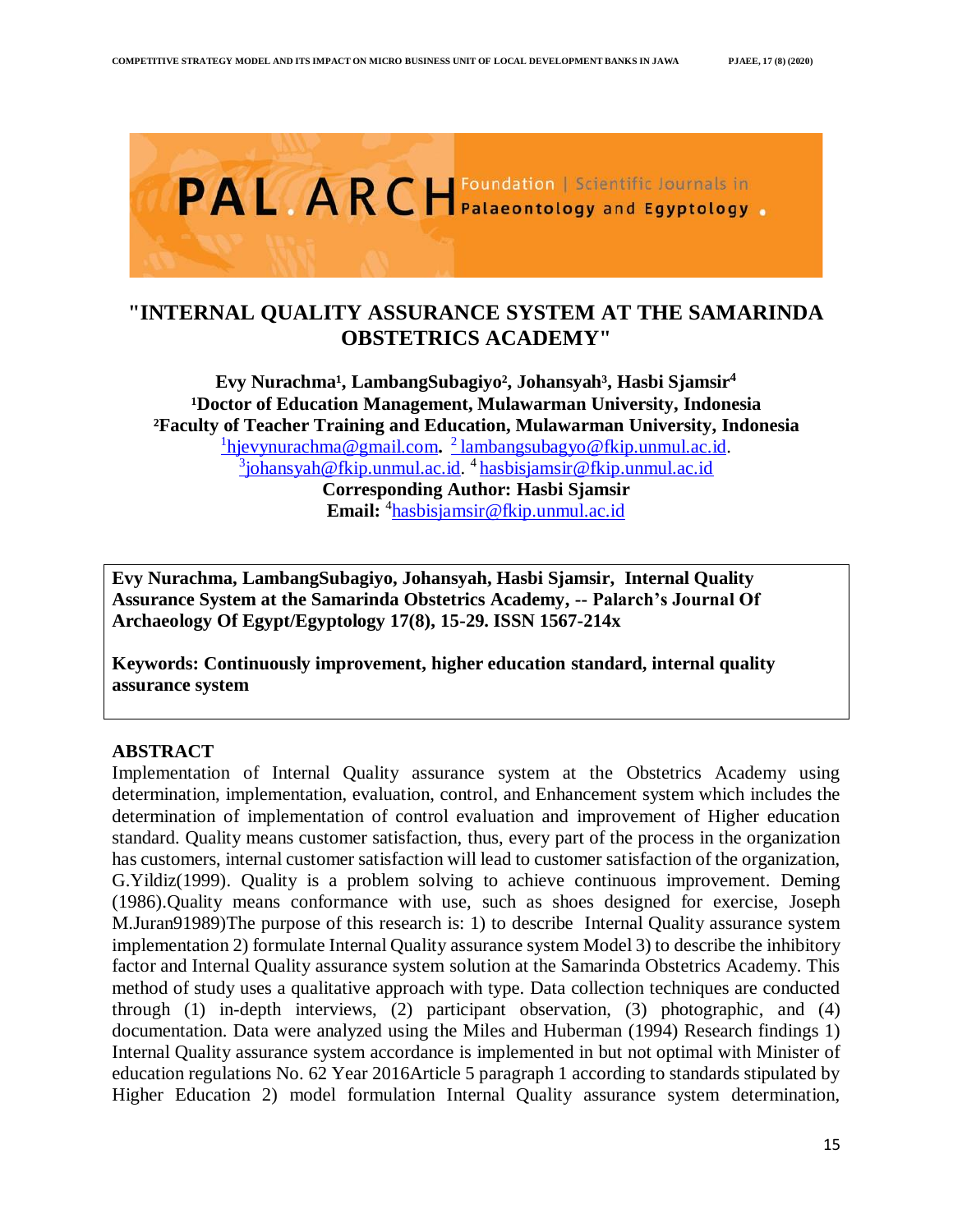implementation, evaluation, control and Enhancement Minister of education regulations number 44 the year 2015 about national Higher Education standard 3) The standard of management of Operational standard procedure of external-internal quality Audit plan and achievement has not been implemented in the form of follow-up documents must be made and implemented, standard learning process, continuous improvement. Is needed to improve the academy quality

### **INTRODUCTION**

*Quality means customer satisfaction, thus, every part of the process in the organization has customers, internal customer satisfaction will lead to customer satisfaction of the organization, of the organization. Gaspersz (2002:5)*. Higher Education Quality Assurance System . is a systemic activity to improve the quality of higher education in a planned and sustainable manner. The quality of higher education is the level of conformity between the implementation of higher education with Higher education Standards consisting of higher education National Standard *Quality is a problem solving to achieve continuous improvement. Deming (1986).* The quality assurance system in Higher Education is carried out internally and externally, the internal quality assurance is carried out by the Higher Education itself by forming an institution/agency/unit responsible for monitoring and evaluating the implementation of education, research and community service. Meanwhile, external quality assurance is carried out by the government through the National Accreditation Board for Higher Education, the Independent Accreditation Institute that has been recognized by the government or by other credible institutions. *The strategy, policy, and procedures should have a formal status and be publicly available. They should also include a role for students and other stakeholders (ENQA) (2009)* Changing times require changes in all aspects, including changes in higher education in its management. The management of this tertiary institution is an effort of the tertiary institution to keep up with the times. Standardization is a reference of all management carried out by tertiary institutions, the quality assurance pattern is not only carried out externally but must also be done autonomously by tertiary institutions by following regulation of higher education Number 62 of 2016 concerning the Higher Education quality assurance system.

This higher education quality assurance system aims to guarantee the fulfillment of higher education standards systemically and continuously. So that it is expected to grow and develop a quality culture in the college environment. This is done by the university itself to control the implementation of higher education by following standards set by the government as a guide. *Quality means compliance with requirements he also reveals the importance of engaging everyone in a process in the organization. Crosby, Philip B(1989)*

The quality assurance of tertiary education is an effort undertaken by tertiary institutions as executors to produce competent generations as graduates. Our tertiary institutions have lagged behind other countries in the Southeast Asian region. So this is a very ironic thing for a nation that is but the human resources are not yet competent. The plurality of the Internal Quality Assurance System in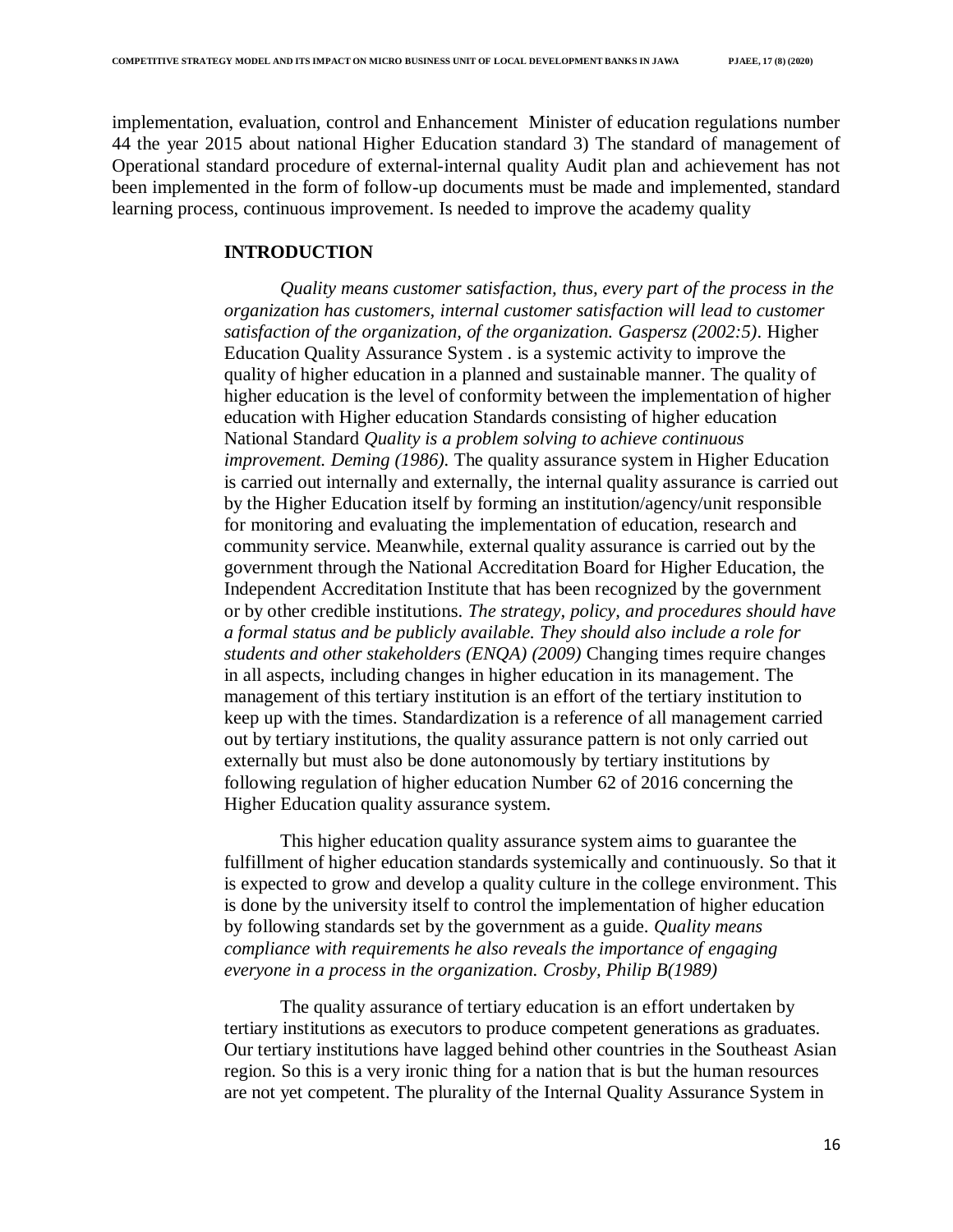the midwifery academy environment in Samarinda is very reasonable because there are at the midwifery academies that are still focused on physical improvement, there are also those who have developed themselves at the stage of self-actualization by further widening superior programs. The diversity of the implementation of the Internal Quality Assurance System model for midwifery academies shows more variation than in other types of midwifery academies because in addition to the diversity of quality conditions in midwifery academies there is also an awareness of the quality of the respective leaders of the owner institutions. Besides, because of the many types of internal quality assurance models, the midwifery academy can choose what is considered appropriate to the conditions and capabilities of the local midwifery academy. Management is getting thing done through people. in bringing about this coordinating of group activity, the manager, as a manager plans, organizes, staff, direct and control the activities other people (Yingxia Cao, Xiaofan Li, 2014; Arshad et al., 2020; Ashraf et al., 2020; Balakrishnan et al., 2019)

The existence of autonomy in the midwifery academy also causes the internal quality assurance model adopted to be different from one another. Researchers examined the Internal Quality Assurance System at Samarinda Midwifery Academy.

### **THEORETICAL REVIEW**

### Kaizen Model in Education

Y.F. Tas A. Aksu, (2011) The Universal Value of Kaizen Quality Management. The term Kaizen or often referred to as continuous improvement is often used as one of the improvement strategies in quality management and alternative management that has been dominated by Western and American countries, but in its development, this management system has received the attention of management analysts after seeing the rapid development of the Japanese economy which often troublesome American hegemony in the global economic arena. Kaizen is not a shortcut but a process that runs continuously to create the desired results (Abbas et al., 2020; Abbasi et al., 2020; Ahmad et al., 2018). According to Takashi Osada as quoted by Azhar Arsyad in an article entitled "The Universal Value of Kaizen Quality Management, which describes in detail about the five-step plan (Kaizen Five-Step Plan) as follows:

## a. Sorting (Seiri)

Eliminate all unnecessary tools and parts. Go through all the tools, materials, and so forth in the plant and work area. Keep only essential items and eliminate what is not required, prioritizing things per requirements, and keep them in easilyaccessible places. Everything else is stored or discarded. (Remove all unnecessary tools and components. Get rid of all tools, materials, etc. in the factory area and workplace. Keep only important items and eliminate unnecessary items, prioritize things according to requirements and keep them in place. easy to reach places, everything else is stored or thrown away).

b. Straightening or Setting to Flow or Streamlining (Seiton)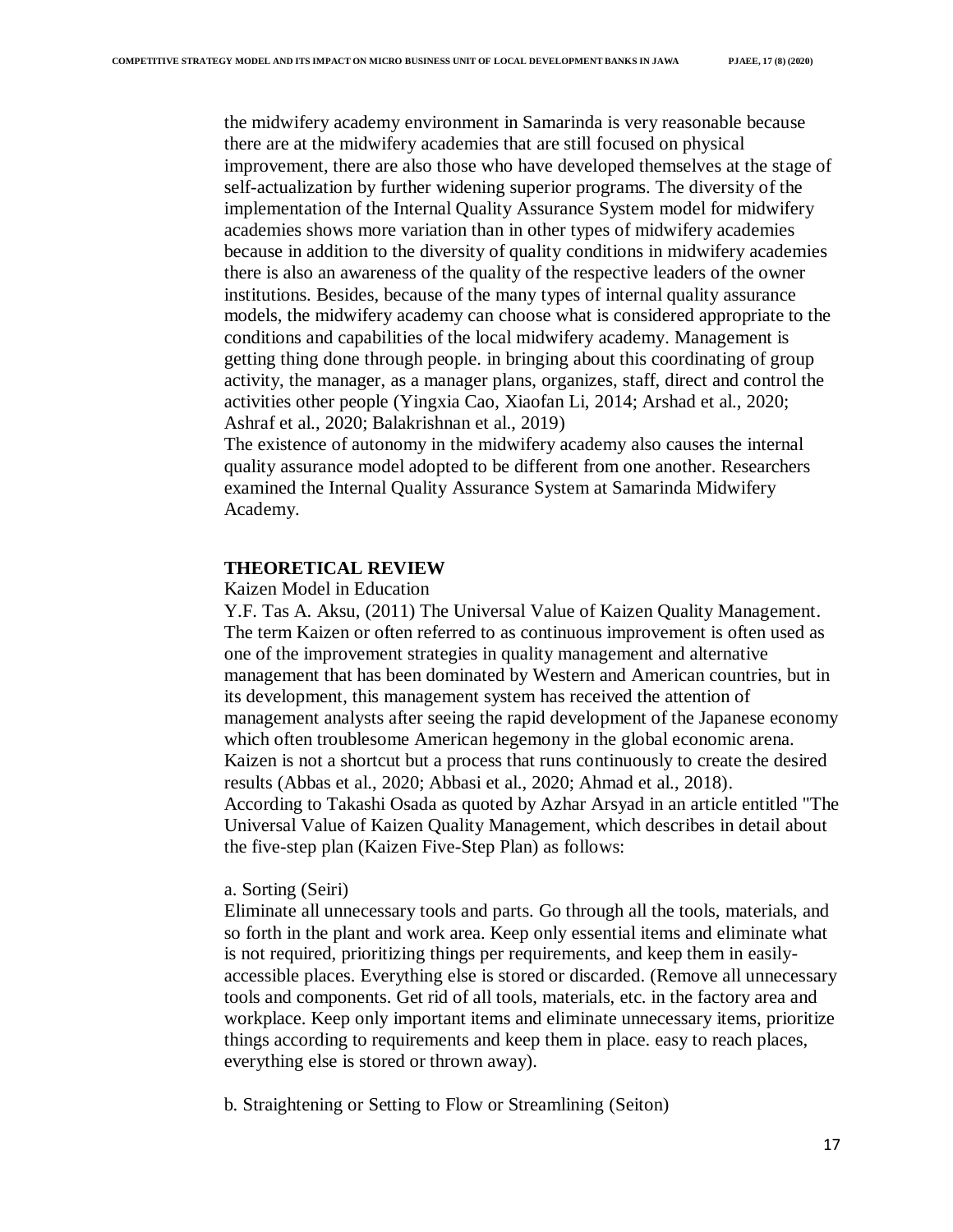Arrange the work, workers, equipment, parts, and instructions in such a way that the workflows free of waste through the value-added tasks with a division of labor necessary to meet demand. This is by far the most misunderstood and incorrectly applied S and has been responsible for many lean transformations failing to produce the benefits expected. When applied correctly with flow established this step eliminates the majority of the non-value-added time and allows the rest of the zero-defect philosophy to be enabled. Put simply, until you have an orderly flow, you cannot have an orderly flow of problems to solve and the notion of zero defects is impossible. (Arrange jobs, workers, equipment, parts, and instructions so that workflows free of waste through value-added tasks with the division of labor needed to meet demand.

#### Straightening

#### c. Shining (Seiso)

Clean the workspace and all equipment, and keep it clean, tidy, and organized. At the end of each shift, clean the work area, and be sure everything is restored to its place. This step ensures that the workstation is ready for the next user and that the order is sustained. (Clean the workspace and all equipment, clean neatly and regularly. At the end of each shift, clean the work area, and make sure everything is returned to its place. This step ensures that the workstation is ready for the next user and the order is ongoing).

#### d. Standardize (Seiketsu)

Ensure uniform procedures and setup throughout the operation to promote interchangeability. (Ensure uniform procedures and arrangements throughout the operation to promote exchanges).

#### e. Sustain (Shitsuke)

Make it a way of life. This means commitment. Ensure "disciplined" adherence to rules and procedures of 5 S to prevent backsliding. Maintaining the standards. (Make it a way of life. This means a commitment to ensure "disciplined" compliance with 5S rules and procedures to prevent setbacks in maintaining standards).

The management model for the implementation of the Internal Quality Assurance System Samarinda midwifery academy implements the Internal Quality Assurance System using the Determination, implementation, evaluation control, enhancement

Model Determination, Implementation, Evaluation, Control, and Improvement. To run the Internal Quality Assurance System the Midwifery Academy implements the following steps: 1) Arranging a quality assurance organization. 2) Develop a system (quality policy, quality documents: guidelines, procedures, and Operational standard procedure). 3) Running the system (socialization and reference run). 4) Conduct Internal Audit. 5) Follow up and continuous improvement. 6) Control/control by an external quality guarantor (Higher education Tires or other institutions).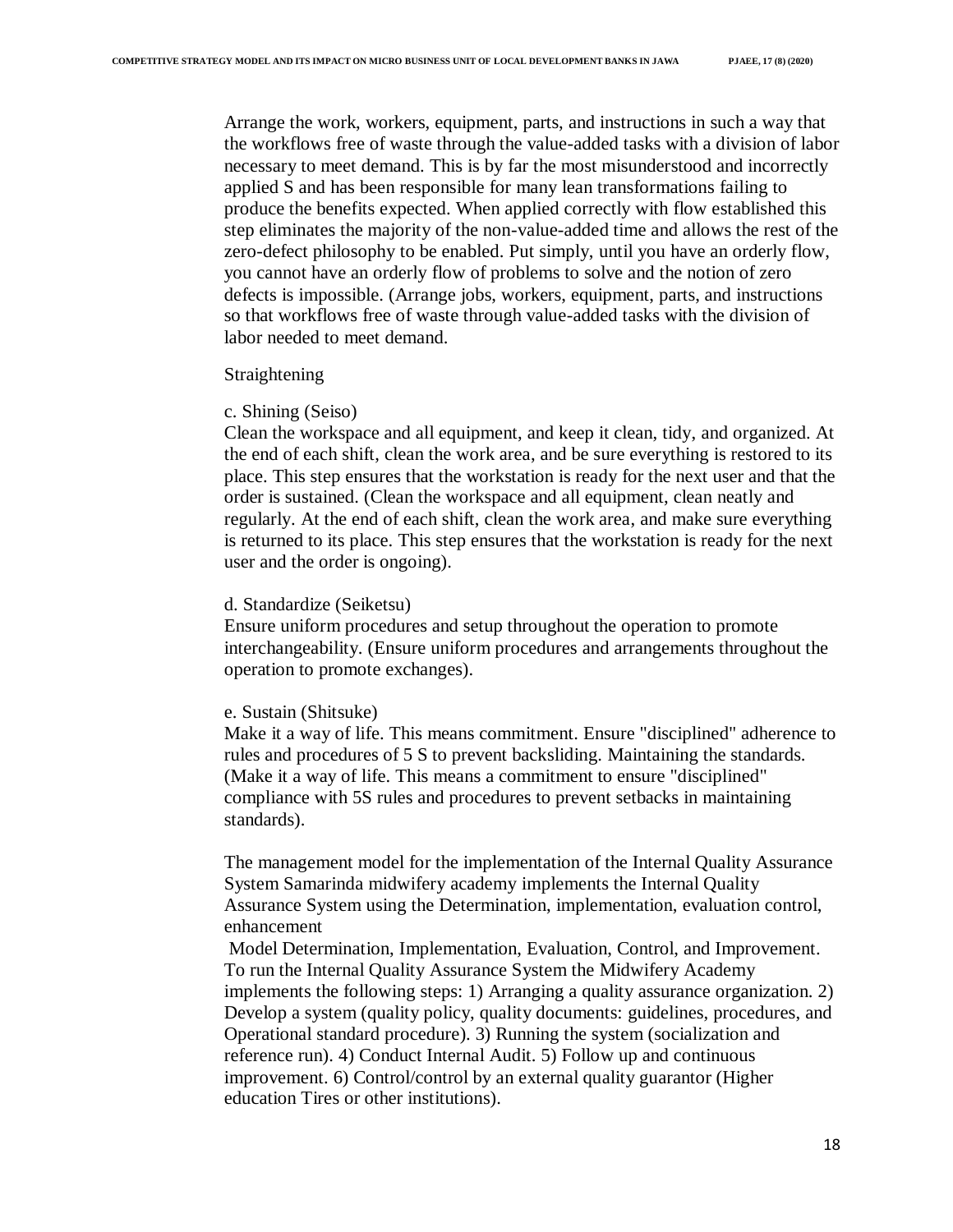Article 52 Paragraph (2) of the Higher Education Law states that quality assurance is carried out through 5 (five) main steps abbreviated as Determination, implementation, evaluation control, enhancement

, namely Determination, Implementation, Evaluation (implementation), Control (implementation), and Improvement of Higher Education Standards. This means that the five main steps must be in implementing Internal Quality Assurance System

it is even the core of the Internal Quality Assurance System in every tertiary institution. The five main steps, namely, in Internal Quality Assurance System a tertiary institution are the process of implementing the Higher Education Standards in the Internal Quality Assurance System. According to Article 54 of the Directorate of Higher Education Law, the standard that must be used in the Internal Quality Assurance System of each tertiary institution is the Directorate General of Higher Education consisting of National standard higher education set by the Minister, and Higher education Standards set by each tertiary institution regarding the National standard higher education i is a standard unit that includes National Education Standards coupled with National Research Standards, and National Standards of Community Service. Meanwhile, Higher education Standards set by each tertiary institution consist of several standards in the academic and non-academic fields that go beyond the national standard. Higher Education as a standard set by the Government has been stipulated in Regulation of higher education Number No. 44 of 2015 concerning National standard. Higher Education

Regulation of higher education Number 62 of 2016 concerning the Higher Education quality assurance system which states 3 (three) quality assurance systems consist of 1) Internal Quality Assurance System which includes planning, implementation, evaluation, control, and improvement. 2) External Quality Assurance System 3) Higher Education Database. So that it is necessary to manage the internal quality assurance system in developing a tertiary institution in achieving accreditation standardization, it needs an internal quality assurance system pattern based on the Permenristekdikti Internal Quality Assurance System which includes the following: Planning, Implementation, Evaluation, Control, and Improvement.

#### RESEARCH METHODS

This study uses a qualitative approach to the type. Data collection techniques are carried out through (1) in-depth interviews, (2) participant observation, (3) photography, and (4) documentation. D

ata were analyzed using Miles and Huberman (1994) interactive transformations consisting of data collection, data reduction, data display, and conclusion. Checking the validity of the data is done by testing the credibility, transferability, dependability, and confirmability.

#### RESEARCH FINDINGS AND DISCUSSION

The management model for the implementation of the Internal Quality Assurance System Samarinda midwifery academy implements the Internal Quality Assurance System using Model Determination, Implementation, Evaluation, Control, and Improvement. To run the Internal Quality Assurance System the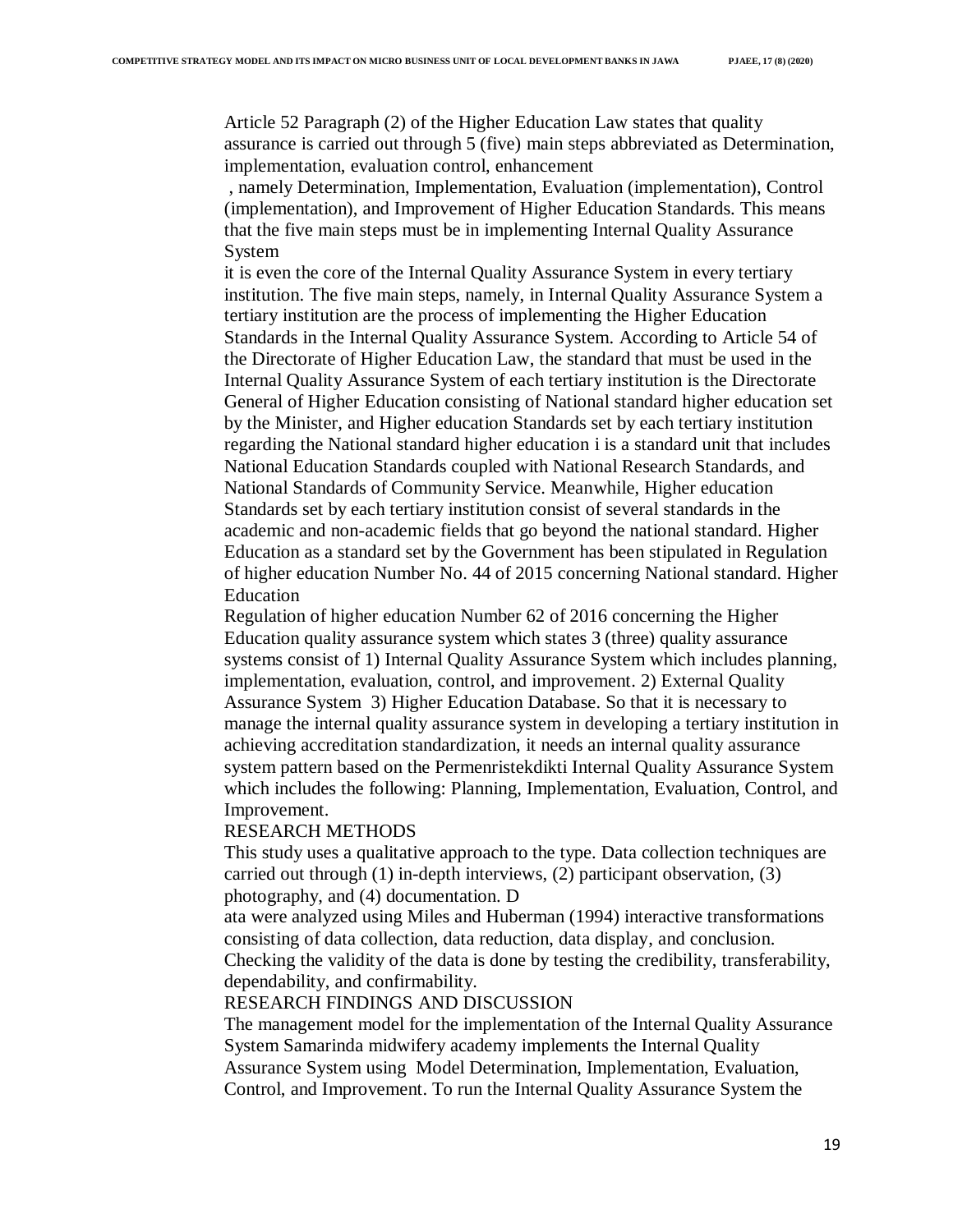Midwifery Academy implements the following steps: 1) Arranging a quality assurance organization. 2) Develop a system (quality policy, quality documents: guidelines, procedures, and Operational procedure). 3) Running the system (socialization and reference run). 4) Conduct Internal Audit. 5) Follow up and continuous improvement. 6) Control/control by external quality assurance. *Research findings enhancing Oscar Espinoza theory, Luiz Eduardo Gonzales (2013) management models that can be used are plan, do, check, action models that will result in sustainable development*

Implementation of Standards in Internal Quality Assurance System consists of a cycle that includes Determination, Implementation, evaluation of implementation, Controlling implementation, and Improvement Standards in Internal Quality Assurance System (Standards) which can be seen in the Figure as follows:

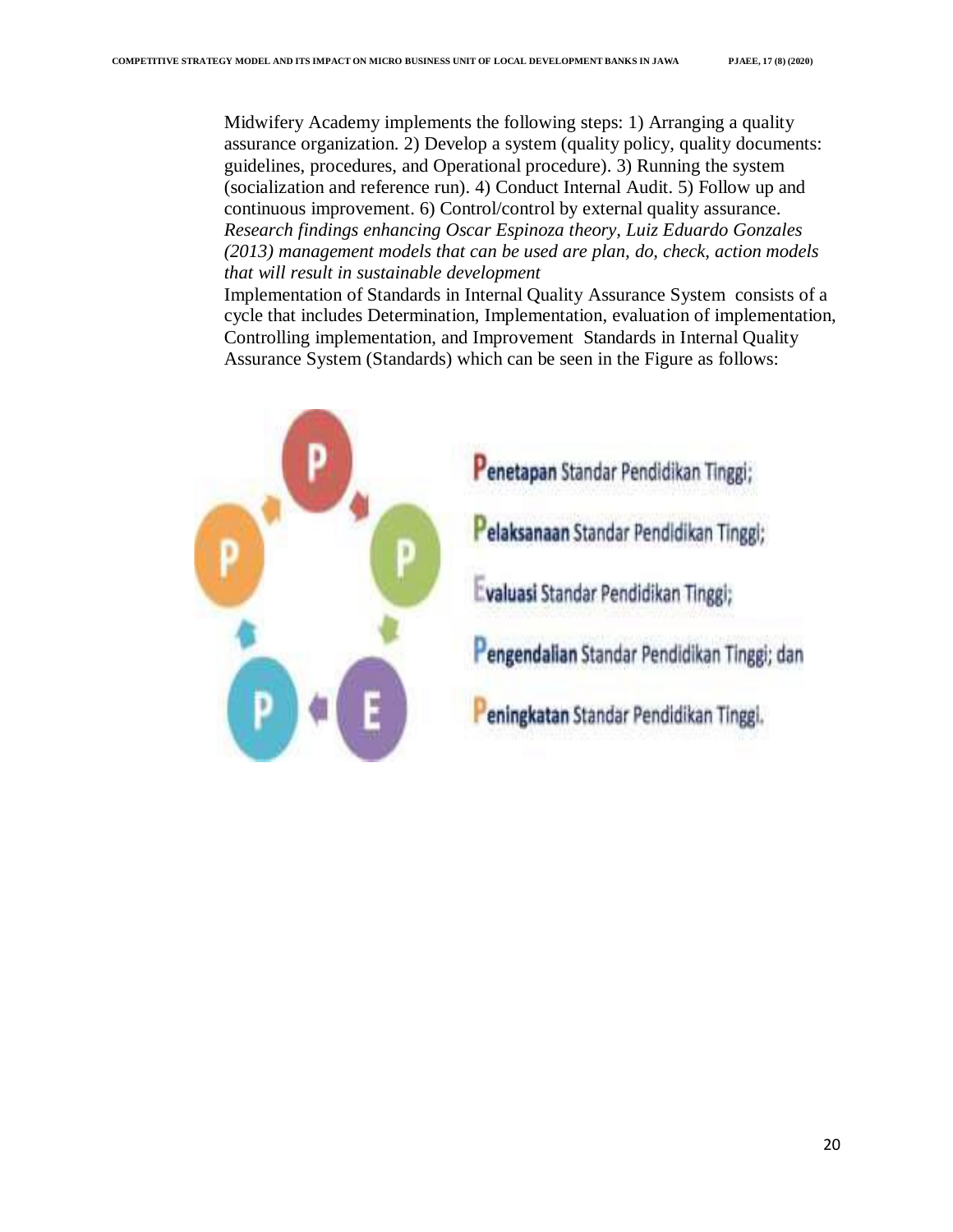DETERMINATION OF HIGHER EDUCATION STANDARDS

IMPLEMENTATION OF HIGHER EDUCATION **STANDARDS** 

EVALUATION OF HIGHER EDUCATION **STANDARDS** 

HIGH AND EDUCATION STANDARD CONTROL

IMPROVEMENT OF HIGHER EDUCATION AND **STANDARDS** 

# Standard Determination , **implementation,evaluation,control, enhancement**

Cycle (Permenristekdikti No. 62 of 2016)

This determination, implementation, evaluation, control, and improvement cycle is a step in building a comprehensive internal quality assurance system. The results of research on the realization of the vision and implementation of the mission, as well as the contribution of community service to the development and empowerment of social, economic, and community welfare. In the quality guidelines (Quality Assurance) the implementation of the internal quality assurance system in higher education requires conditions to achieve its objectives, namely: Commitment, Mental Attitude, Organizing. Equalization of vision and perception to the academic community, especially lecturers and education staff, to always plan all work to support the achievement of goals. Planning for this work is very important as a framework for measuring work success, so that continuous quality improvement can be realized. The internal quality assurance system is expected to be able to foster supportive attitudes of all components in higher education towards efforts to guarantee the quality of good tertiary education. However, in implementing quality management systems in educational institutions, the biggest obstacle is not the concepts that will be implemented, because the possibility of concepts can be adopted from other institutions (Yusuf, et al, 2019; Jabarullah et al., 2019; Khan et al., 2019; M Shariff et al., 2020).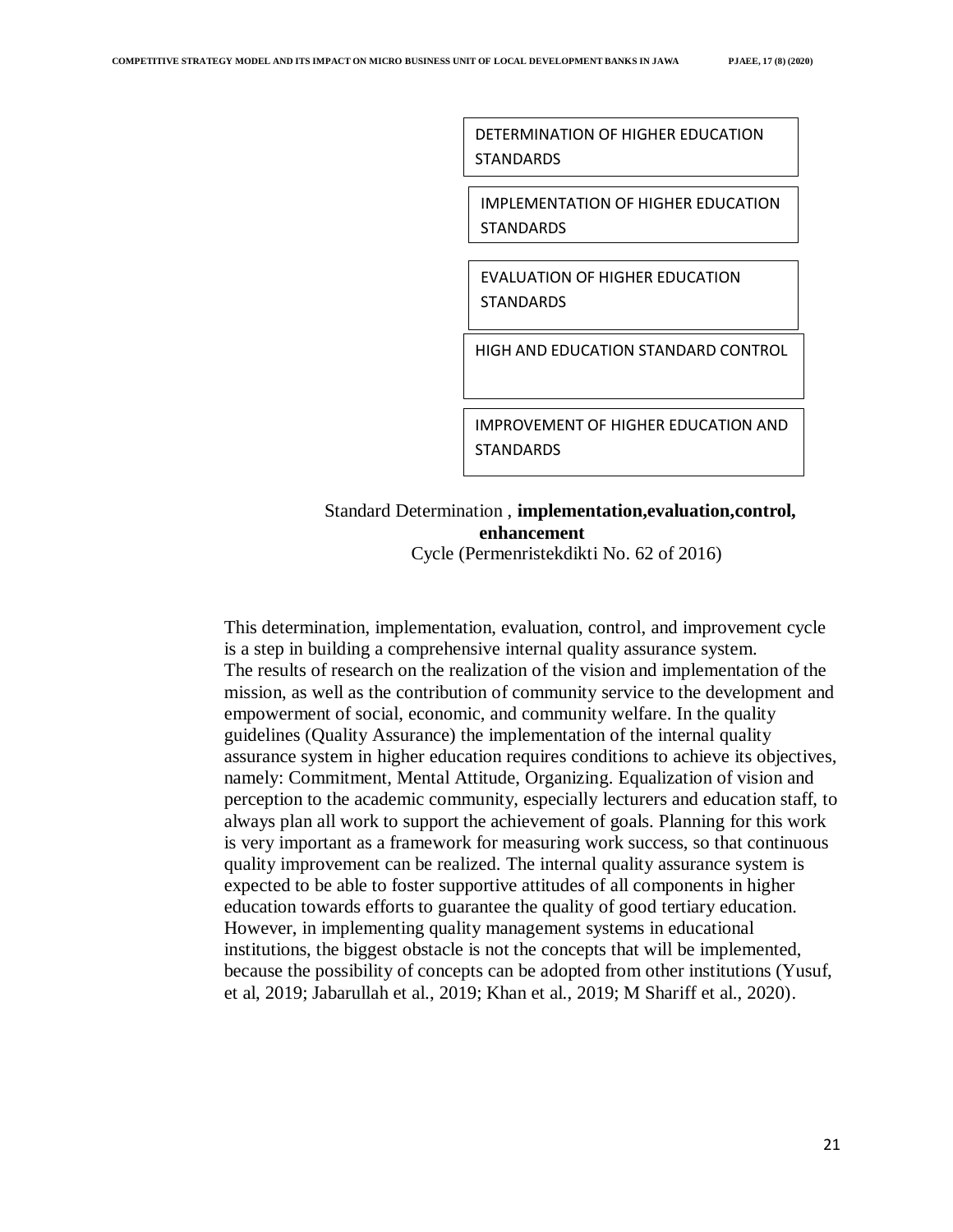

Findings Midwifery Academy Internal Quality Assurance System in Samarinda

Understanding, commitment, and consistency in the development of study programs to achieve the vision and learning outcomes of graduates and targeted quality with program steps that are planned, effective, and directed. Control is carried out by the Director and the Quality Assurance Agency. While the increase in Directors, Deputy Directors and Assistant Directors, quality assurance agencies, compile programs/activities to determine the implementation of the internal quality assurance system for a certain period (4 years). Based on Law No. 12 of 2012 concerning Higher Education Minister of Research and Technology Regulation No. 44 of 2015 concerning the Higher Education Minister of Research and Technology Regulation No. 62 of 2016 concerning the Higher Education Quality Assurance System of Samarinda Midwifery Academy Standards in 2015 the Internal Quality Assurance System.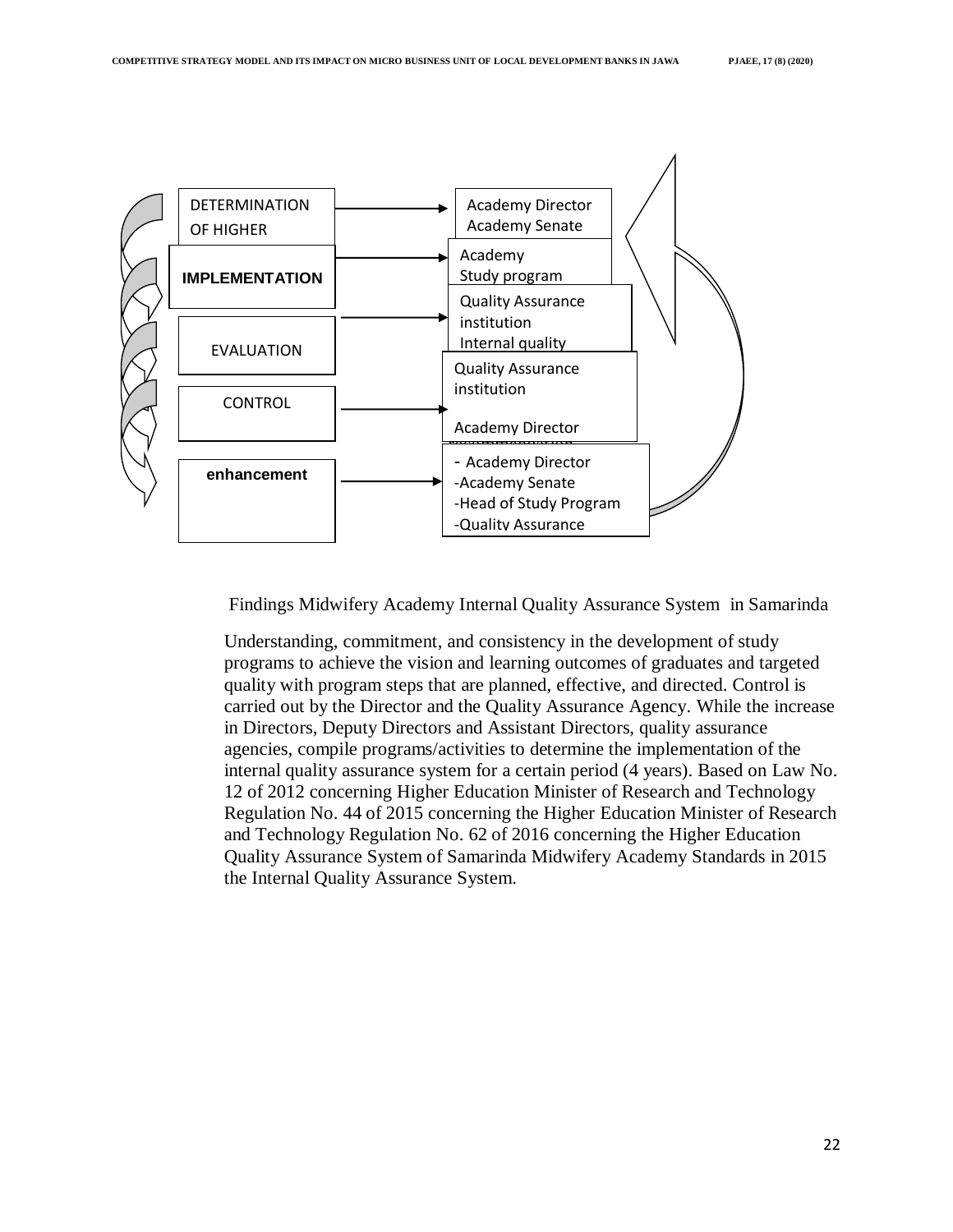

Internal Quality Assurance System Academy Midwifery Model Formulation(2020 Researchers Research Results) As for the advantages and disadvantages of the quality assurance system formulation model at the Samarinda Midwifery Academy. that is; the Implementasi system following the Higher Education Minister of Research and Technology Regulation. Also based on the National Education Standards. The advantages of this model are; The quality assurance model of the midwifery academy is built from the internal conditions of the midwifery academy through the tracking of Internal Quality Assurance System midwifery academy documents based on the findings of the auditor team regarding the obstacles and solutions of the Internal Quality Assurance System model. higher education and other users. The midwifery academy quality assurance model starts from growing quality commitments at the midwifery academy level. This pattern is following the character of midwifery academy educational institutions that prioritize tangible service standards, responsiveness, reliability, assurance, empathy. While the lack of this model depends on the level of commitment of the leader, so long as the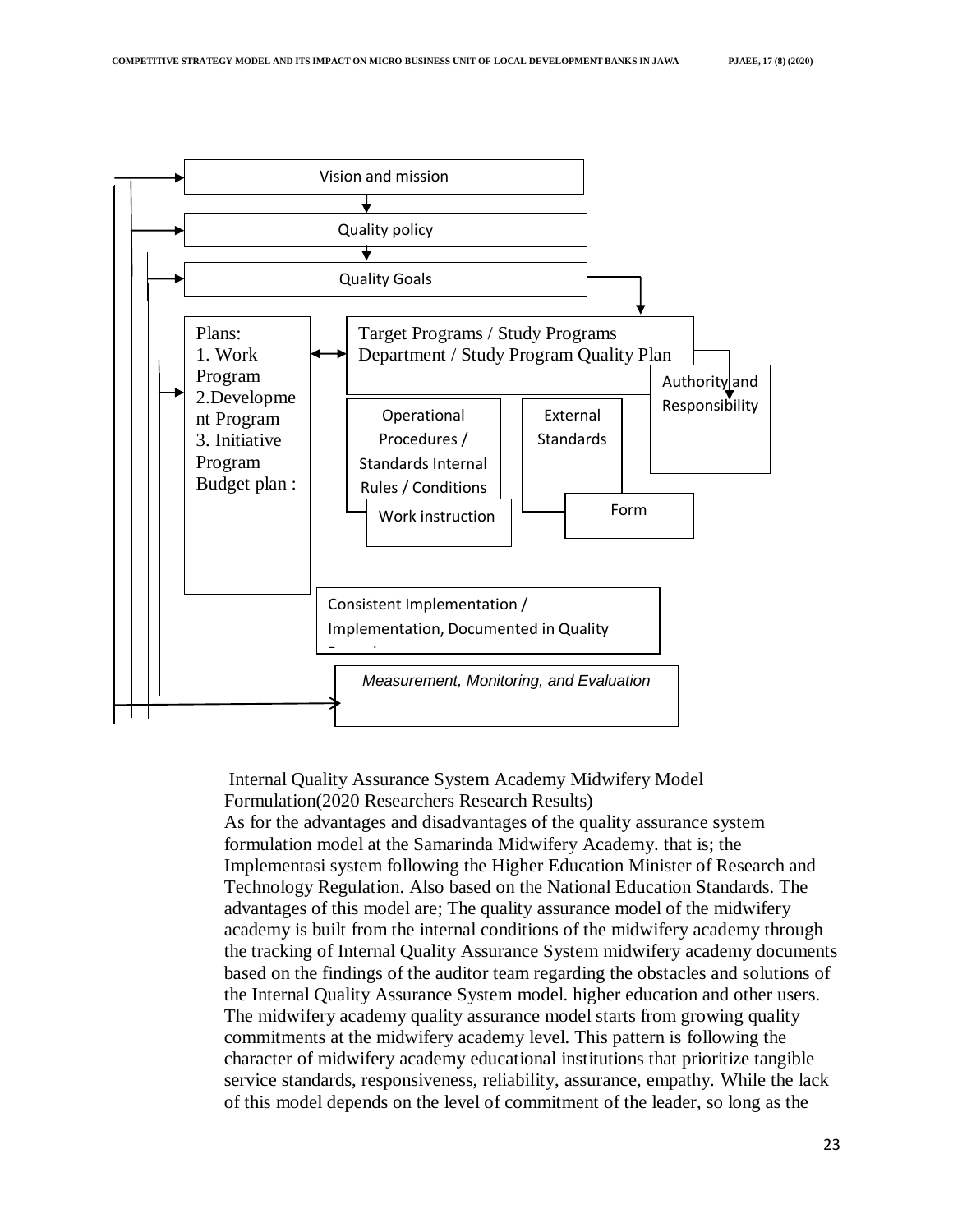## **ACKNOWLEDGMENTS**

Let the authors express their sincere gratitude and appreciation and also thanks to all those who provide the following suggestions and direction.

- 1. Prof. Masjaya as a Rector of Mulawarman University, Samarinda, Indonesia
- 2. Assoc. Prof. Hasbi Sjamsir, as Head of the Educational Management Doctoral Study Program and as a corresponding author at Samarinda Mulawarman University.
- 3. Prof. Lambang Subagiyo and Assoc. Prof. Johansyah as the supervisors of the authors
- 4. Last but not least, thank you to all the authors of the articles that I have quoted in our article
- 5. Finally, the authors would like to thank to this journal providing the opportunity to publish the valuable findings of this study.

### **CONCLUSION**

1. Implementation of the Internal Quality Assurance System at Samarinda's Three Midwifery Academies.

a. The implementation of the Internal Quality Assurance System at the Husada Bunga Midwifery Academy has been carried out, but it is limited to the minimum standard in the aspect of evaluating the results of the implementation of internal quality assurance in the management program unit.

b. The implementation of Internal Quality Assurance System at the Mutiara Mahakam Midwifery Academy has been carried out, but it is still limited to the minimum standard in the aspect of the follow-up assessment of the results of monitoring and evaluation of the implementation of the learning process in the study program in the learning management standard, not equipped with standard operating procedures for monitoring and evaluation of study programs per semester. Outcomes have not been able to show the documents of graduate competency standards, document evaluation guidelines, and monitoring student learning loads.

c. The implementation of the Internal Quality Assurance System Poltekkes Kemenkes Kaltim has been running optimally and has overriding aspects of the quality assessment of the Semester Learning Plan and document support with depth and breadth following the learning achievements of graduates in the study program. Exceeding the standard learning process has standard operating procedures for the preparation, standard operational procedures, preparation of semester learning plans, standard operational procedures for preparing class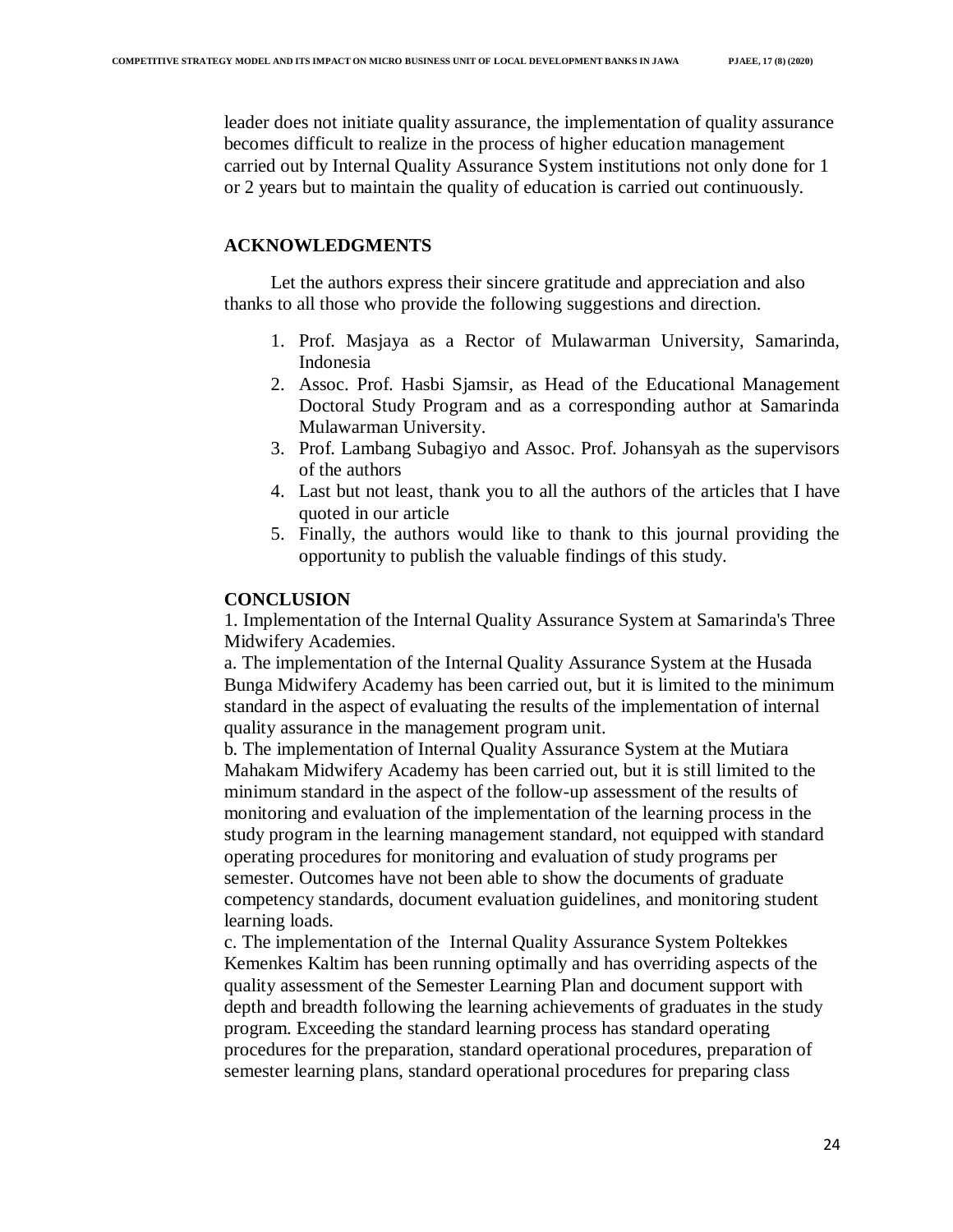schedules, achievement outcomes can show Semester Learning Plan documents, documents for teaching programs, lecture schedule documents.

2. Internal Quality Assurance System Model in Three Samarinda Midwifery Academies.

The model used refers to the Higher Education Minister of Research and Technology Regulation. No. 62 of 2016 and No. 44 of 2015, has implemented using the Determination, implementation, evaluation of the control and improvement, the system which includes the determination of the implementation of the evaluation of the control and improvement of the Directorate of Higher Education standards, but not yet optimal because it does not carry out corrective actions so a new Semester Learning Plan model needs to improve the implementation of Semester Learning Plan up to the corrective action stage. The following is an image of the Internal Quality Assurance System formulation model:



Barriers to the internal quality assurance system at Samarinda Midwifery

Academy. Factors that inhibit Internal Quality Assurance System at the Samarinda Midwifery Academy.

a. The management standard is not optimal because the operational standard of the Internal Quality Audit Follow-up Plan procedure for outcomes and achievements has not been implemented in the form of an incomplete follow-up Plan Document.

b. The learning process standard in the study program in the learning management standard is not equipped with Operational standard procedure Monev of study program learning process per semester to meet the outcomes of achievement has not been able to show a document of graduate competency standards, documents evaluation guidelines and monitoring student learning load.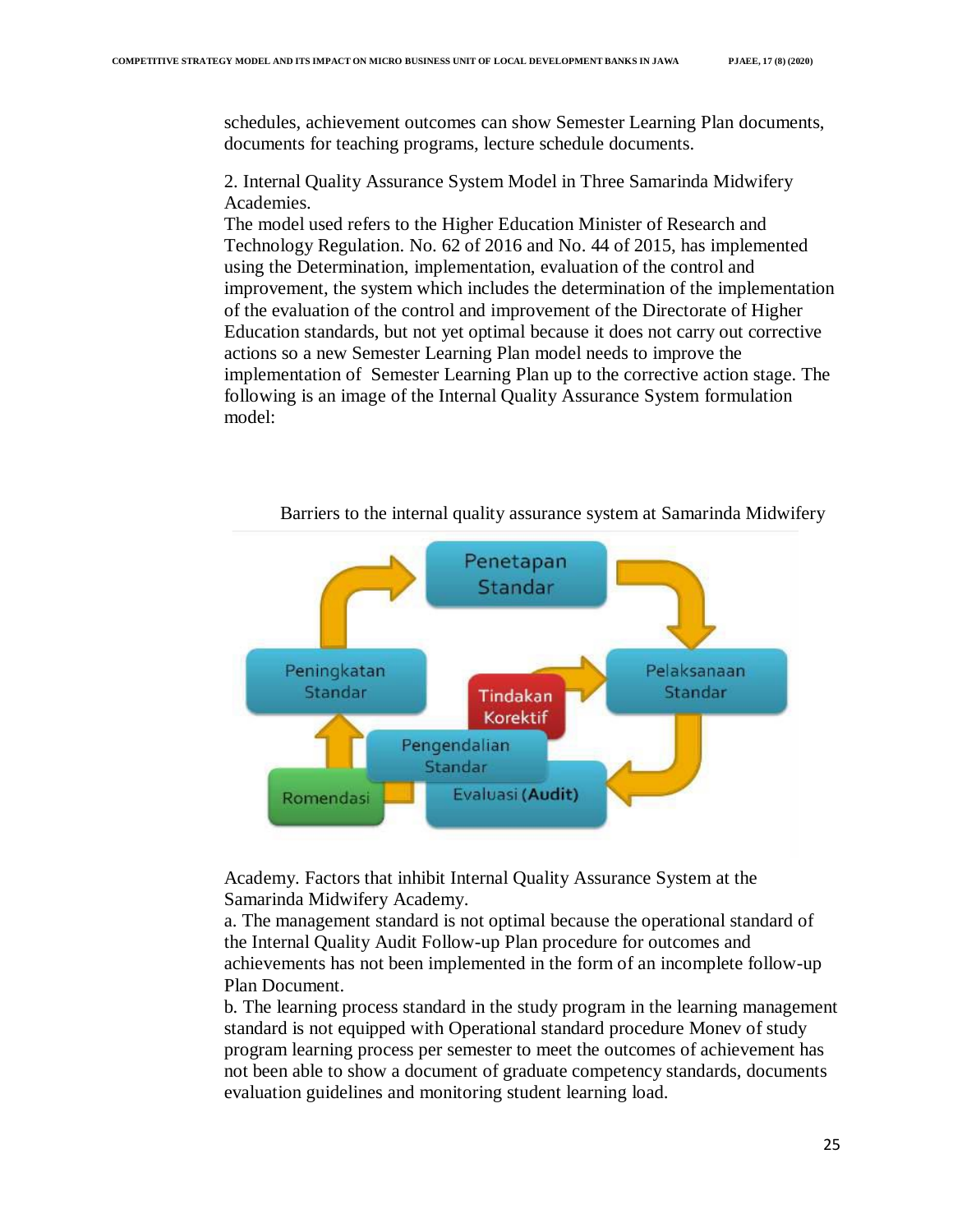c. The learning process standard has standard operational procedures, preparation of the semester learning plan, Operational standard procedure for the compilation of lesson plans, Operational standard procedure for arranging lecture schedules, achievement outcomes can show Semester learning plan documents, Learning unit documents, lecture schedule documents but are still implemented corrective actions.

### **SUGGESTION**

1. Implementation of the Internal Quality Assurance System at Samarinda's Three Midwifery Academies.

a. The implementation of the Internal Quality Assurance System at the Bunga Husada Academy of Midwifery, in the standard of Operational standard procedure, management Follow-up Plan for Internal Quality Audit Outcomes and outcomes have not been implemented in the form of a document Follow-up Plan must be made and implemented.

b. The implementation of Internal Quality Assurance System in the Mutiara Mahakam Midwifery Academy in the aspect of the follow-up evaluation of the results of monitoring and evaluation of the learning process implementation in the study program in the learning management standard must make and implement s of the study program learning process per semester to meet the outcomes of achievement has not been able t Operational standard procedure o show competency standard documents graduates, document evaluation guidelines and monitoring student learning loads.

c. Implementation of Internal Quality Assurance System Poltekkes Kemenkes Kaltim Excess in the standard of the learning process already has Operational standard procedure for the preparation of Semester learning plan, Operational standard procedure for the compilation of Semester learning plan, Operational standard procedure for arranging lecture schedules, achievement outcomes can show RPS documents, lecture document documents required continuous improvement to improve academic quality.

2. Implementation Model of the Internal Quality Assurance System in Samarinda's Three Midwifery Academies.

The Internal Quality Assurance System model has been implemented according to the Directorate of Higher Education standards but is not yet optimal due to not carrying out corrective actions so a new Internal Quality Assurance System model needs to be perfected to implement the Internal Quality Assurance System up to the corrective action stage.

3. Inhibiting Factors and Solutions to the Internal Quality Assurance System at Samarinda's Three Midwifery Academies.

The inhibiting factors for the implementation of the Internal Quality Assurance System are management standards, learning process standards, so it needs to be followed up on improvements to complete the manual document, Operational standard procedure in the Internal Quality Assurance System implementation.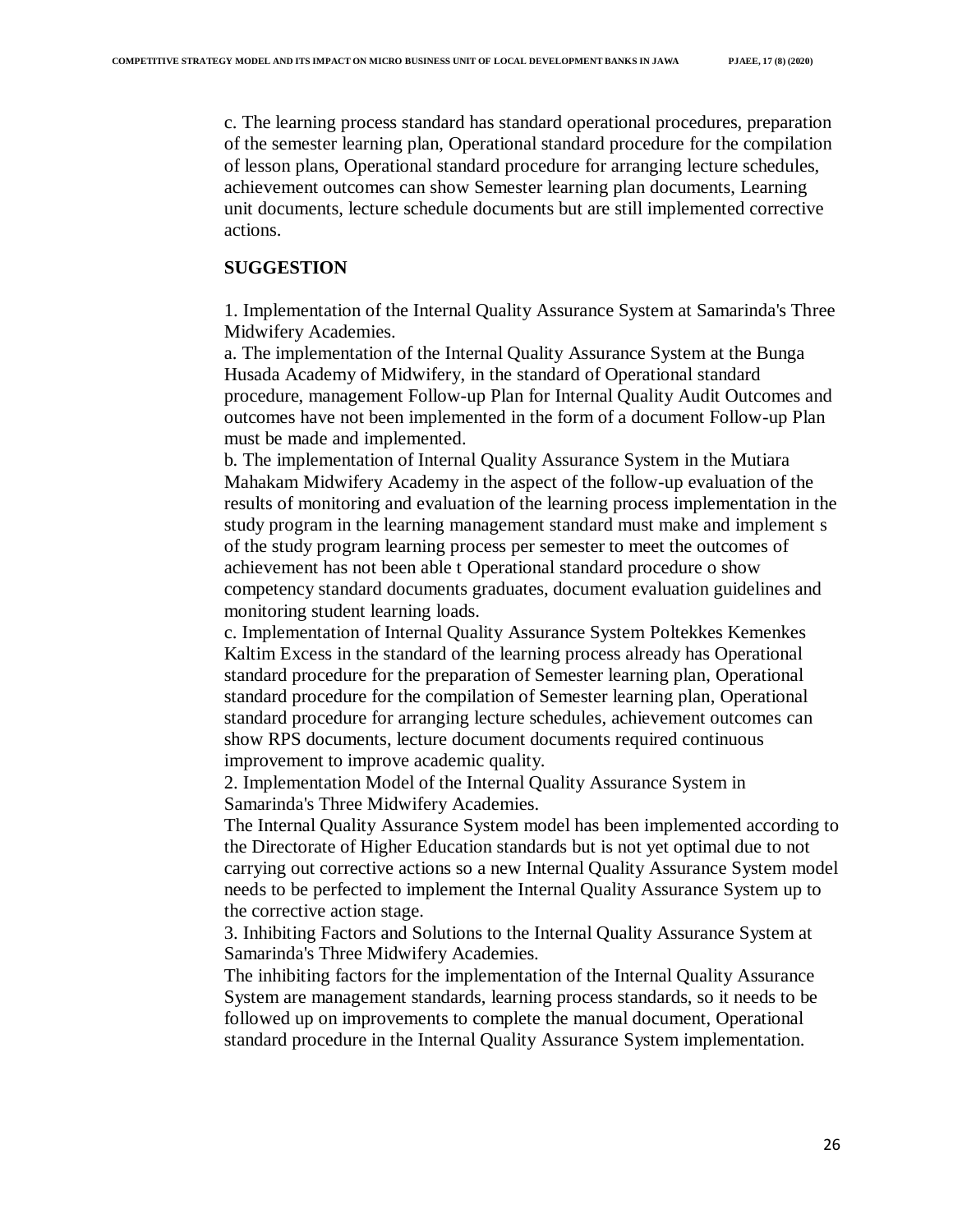#### **REFERENCES**

- Abbas Tunde Abdul Azeez. *Analysis of Management Practices in Lagos State Tertiary Institutions Through Total Quality Management Structural Framework. Journal of Education and Practice* ISSN 2222-1735 paper ISSN 2222-288X (*Online*) Vol. 7, No. 28, 2016
- Aji Sofanuddin. *Quality-oriented Management of Educational Innovation. Journal of Education and Practice ISSN* 2222-1735 (paper ISSN 2222-288X (*Online*) Vol. 7, No. 27, 2016
- Abbas, M., Muhammad, S., Shabbir, M. S., Nimer, Q., Mir, Bibi, A., & Siddiqi, A. (2020). Ciencias Sociales y Arte Año 10 N° 28 Septiembre -Diciembre 2019 Tercera Época Maracaibo-Venezuela Ecological Consequences of Climate Change on Pioneer Business. REVISTA DE LA UNIVERSIDAD DEL ZULIA.
- Abbasi, S. G., Shabbir, M. S., Abbas, M., & Tahir, M. S. (2020). HPWS and knowledge sharing behavior: The role of psychological empowerment and organizational identification in public sector banks. Journal of Public Affairs. https://doi.org/10.1002/pa.2512
- Abbasi, S. G., Tahir, M. S., Abbas, M., & Shabbir, M. S. (2020). Examining the relationship between recruitment & selection practices and business growth: An exploratory study. Journal of Public Affairs. https://doi.org/10.1002/pa.2438
- Ahmad, J., Ahmad, D., Abbas, m., Ashraf, M., & Shabbir, M. S. (2018). Effect of Debt Overhang on the Development of Heavily Indebted Poor Countries: Debt Laffer Curve Analysis. Revista Publicando, 357-379.
- Arshad, M. A., Shabbir, M. S., Mahmood, A., Khan, S., & Sulaiman, M. A. (2020). An exploration of IQ, EQ, spiritual quotient (SQ) elements in the human reengineering program (HRP) practices: A study on the drug rehabilitation Centre in Malaysia. Journal of Human Sport and Exercise - 2020 - Winter Conferences of Sports Science. https://doi.org/10.14198/jhse.2020.15.proc2.32
- Ashraf, M., Ahmad, J., Sharif, W., Raza, A. A., Shabbir, M. S., Abbas, M., & Thurasamy, R. (2020). The role of continuous trust in usage of online product recommendations. Online Information Review, 44(4), 745-766. https://doi.org/10.1108/oir-05-2018-0156
- Balakrishnan, P., Shabbir, m. S., & Siddiqi, A. (2019). Current status and future prospects of renewable energy: A case study. Energy Sources Part A Recovery Utilization and Environmental Effects, 42, 1-6. https://doi.org/10.1080/15567036.2019.1618983
- Esen Atunay Universal *The Effect of Training with TQM on the Perceptions of Teachers about the Quality of Schools Journal, of Education Research*. 4(9:2126-2133,2016. DOI; 10.13189/ujer206.04025. [http://www.hrpub.org.](http://www.hrpub.org/)
- Gaspersz, Vincent, 2002, Total Quality Management, PT Gramedia Pustaka Utama, Jakarta.
- Gulsum Basari. *Assessment of the Quality Management Models in Higher Education. Journal of Education and Learning*; Vol.5 No.; 2016 ISSN. 1927-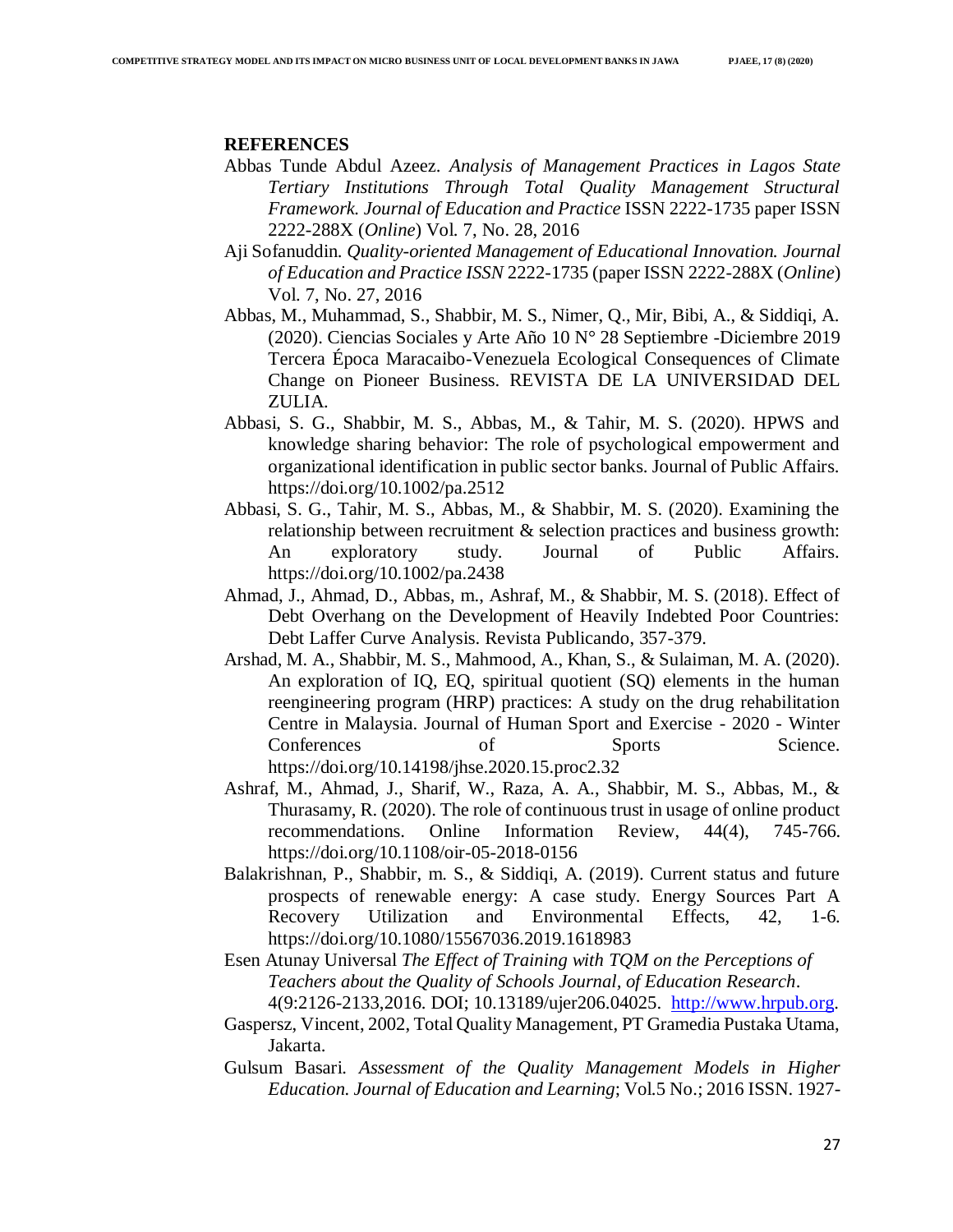5250. E-ISSN 1927-5269. *Published by the Canadian Center of Science and Education.*

- *G.Yildiz,(1999), Quality-oriented Management of Educational Innovation, the journal of information:172-82*
- Isam Najib Al-Fuqaha. *Toward Total Quality Management In Universities: Quality Function Development Paradigm And Beyond I-manager Journal of Educational Technology*. Vol. 11 No.2 July-September 2014. *Philadelphia University, Jordan*.
- Jiang, N., & Carpenter, V. (2013). *A case study of issues of strategy implementation in the internationalization of higher education*. *International Journal of Educational Management,* 27(1), 4-18. <http://dx.doi.org/10.1108/09513541311289792>
- Jabarullah, N. H., Shabbir, M. S., Abbas, M., Siddiqi, A. F., & Berti, S. (2019). Using random inquiry optimization method for provision of heat and cooling demand in hub systems for smart buildings. Sustainable Cities and Society, 47, 101475. https://doi.org/10.1016/j.scs.2019.101475
- Khan, M., Shabbir, m. S., Tahir, m. S., Ali, R., & Hussain, M. (2019). Investment-Cash Flow Sensitivity in Family Owned Pakistani Firms. Revista Amazonia Investiga, 8, 376-386.
- M Shariff, M. N., Ahmad, N. R., & Shabbir, M. S. (2020). Moderating effect of access to finance of the gem and jewelry industry. Utopía y Praxis Latinoamericana, 25, 264-279. http://doi.org/10.5281/zenodo.3809397
- Yingxia Cao, Xiaofan Li, (2014) *"Quality and quality assurance in Chinese private higher education: A multi-dimensional analysis and a proposed framework", Quality Assurance in Education*, Vol. 22 Iss: 1, pp.65 – 87
- Y. F. Tas, A. Aksu, (2011) *Total quality management and strategic leadership. The Journal of Organizational and Administration Sciences*. Vol: 3. No: 2, 351- 361.
- Juran,Joseph M(1998),Juran"s quality handbook 5 edition new york;Mc:Graw-Hill Kopertis. 2016. *Kebijakan Nasional SPMI*. Diakses tanggal 05 Maret 2020 pukul
	- 10:14 WIB dari [www.kopertis3.or.id](http://www.kopertis3.or.id/)
- https:// [www.youtube.com/watch?v=PW62gLQNQvE](http://www.youtube.com/watch?v=PW62gLQNQvE)

[https://spmi.ristekdikti.go.id/uploads/publications/Buku%20Pedoman%20SPMI%](https://spmi.ristekdikti.go.id/uploads/publications/Buku%20Pedoman%20SPMI%202018.PDF) [202018.PDF](https://spmi.ristekdikti.go.id/uploads/publications/Buku%20Pedoman%20SPMI%202018.PDF)

<https://www.youtube.com/watch?v=ZFwUv9lkZ8k&t=20s> <https://www.youtube.com/watch?v=zq7ay0QVQDs&t=23s>

- Mangkunegara, A.A. Anwar Prabu. 2015. *Evaluasi Kinerja Sumber Daya Manusia*. Bandung: Refika Aditama.
- Mimin Emi Suhemi dan Nur Aedi . *A Management Strategy for the Improvement of Private Universities Lecturers' professional Competences*.*Journal International Education Studies*; Vol. 8, No. 12; 2015. ISSN1913-9020 E-ISSN1913-9039. *Published by the Canadian Center of Science and Education.*
- Mindugas (2016) *Change And Transition The Basis Of The Effective Quality Management System. The International Journal of Educational Management. Vol. 13 (2,67-72)*